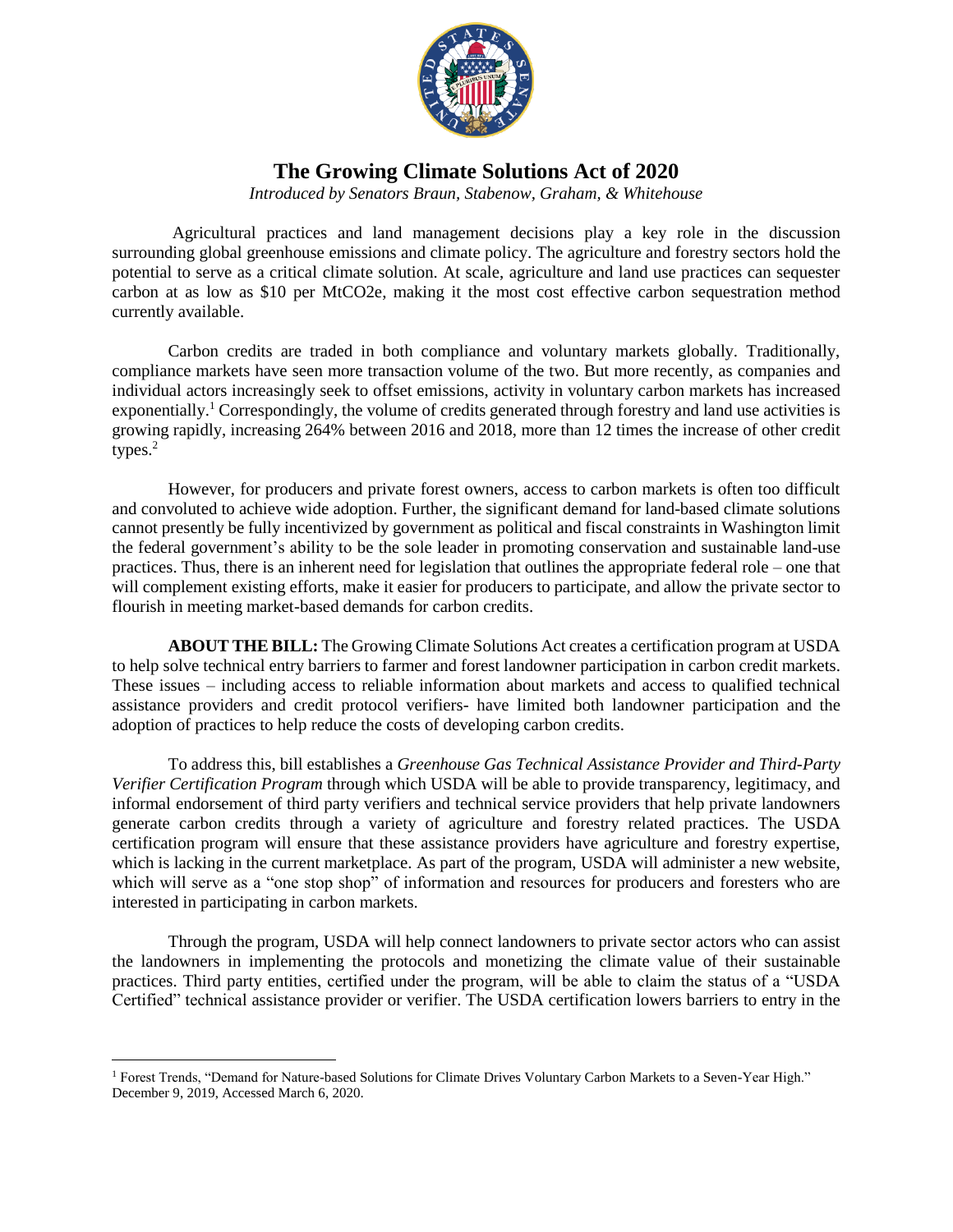credit markets by reducing confusion and improving information for farmers looking to implement practices that capture carbon, reduce emissions, improve soil health, and make operations more sustainable.

Today, many third party groups are developing protocols and testing methods to calculate emissions reduction and sequestration in agriculture and forestry. The landscape is evolving rapidly. The Growing Climate Solutions Act recognizes this fact and provides the Secretary with a robust advisory council composed of agriculture experts, scientists, producers, and others. The advisory council shall advise the Secretary and ensure that the certification program remains relevant, credible, and responsive to the needs of farmers, forest landowners, and carbon market participants alike.

Finally, the bill instructs USDA to produce a report to Congress to advise about the further development of this policy area including: barriers to market entry, challenges raised by farmers and forest landowners, market performance, and suggestions on where USDA can make a positive contribution to the further adoption of voluntary carbon sequestration practices in agriculture and forestry.

For more information, or to cosponsor the bill, please contact Payne Griffin in Senator Braun's office at [Payne\\_Griffin@braun.senate.gov](mailto:Payne_Griffin@braun.senate.gov) or Sean Babington in Ranking Member Stabenow's office at [Sean\\_Babington@ag.senate.gov.](mailto:Sean_Babington@ag.senate.gov)